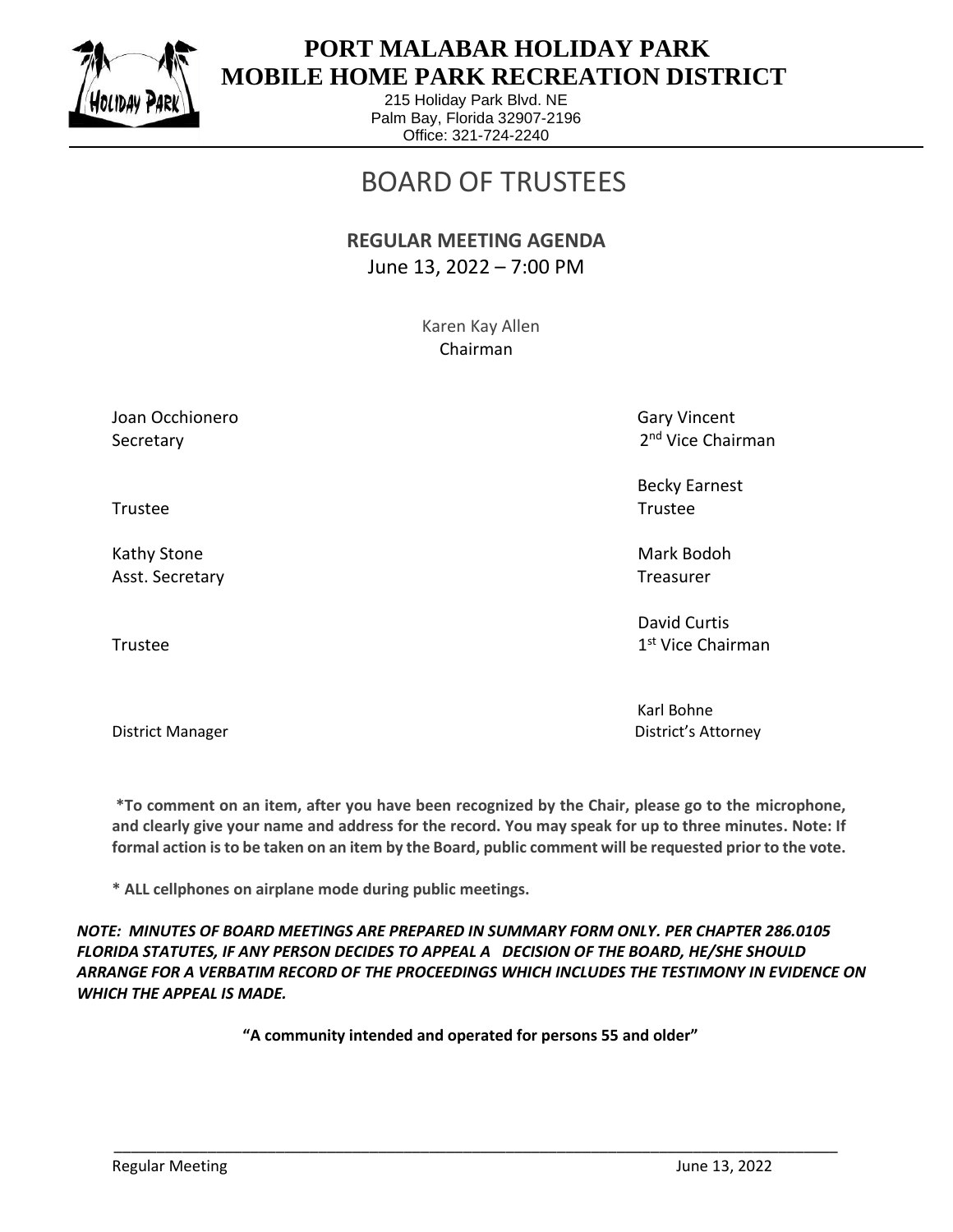

## **PORT MALABAR HOLIDAY PARK MOBILE HOME PARK RECREATION DISTRICT**

215 Holiday Park Blvd. NE Palm Bay, Florida 32907-2196 Office: 321-724-2240

- **1. Meeting Call to Order**
- **2. Invocation**
- **3. Pledge of Allegiance**
- **4. Roll Call**
- **5. Chairman Announcements- Do not go in the office unless you are invited. That means all residents and Trustees.**

\_\_\_\_\_\_\_\_\_\_\_\_\_\_\_\_\_\_\_\_\_\_\_\_\_\_\_\_\_\_\_\_\_\_\_\_\_\_\_\_\_\_\_\_\_\_\_\_\_\_\_\_\_\_\_\_\_\_\_\_\_\_\_\_\_\_\_\_\_\_\_\_\_\_\_\_\_\_\_\_\_\_\_\_\_

**Call police if you see anyone walking around mobile homes or driveways.**

 **Letter of intent – Carol Sommers**

 **Letter of Resignation – Ursula Breuing**

**6. Approval of the Meeting Minutes for 05/19/22 AM** 

**Action: Motion to Approve 05/19/22 AM Trustee Comment Public Comment Call for vote**

**7. Approval of the Meeting Minutes for 05/19/22 PM** 

**Action: Motion to Approve 05/19/22 PM Trustee Comment Public Comment Call for vote**

**8. Approval of the Meeting Minutes for 05/23/22** 

**Action: Motion to Approve 05/23/22 Trustee Comment Public Comment Call for vote**

**9. Approval of the Meeting Minutes for 06/01/22** 

**Action: Motion to Approve 06/01/22 Trustee Comment Public Comment Call for vote**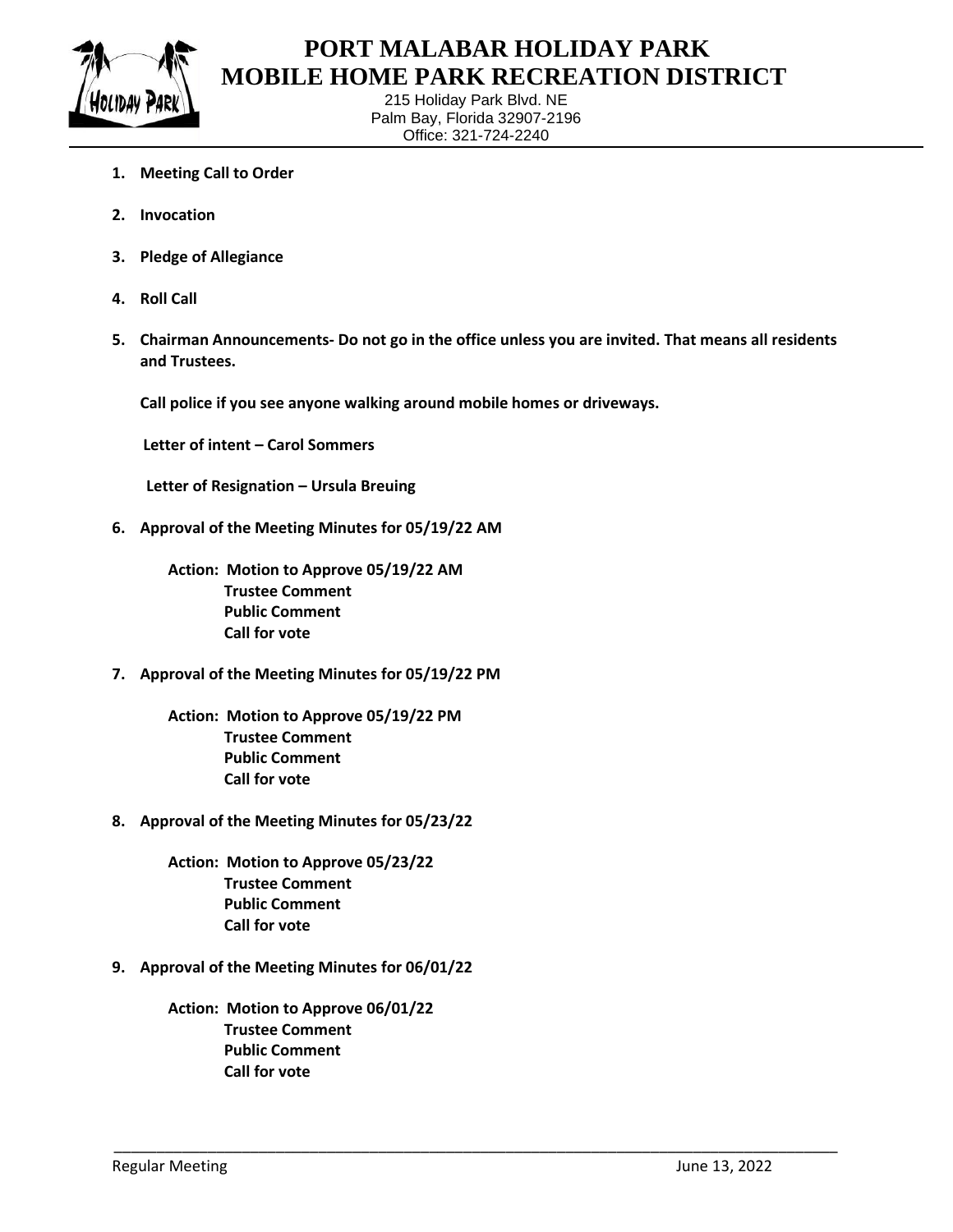

## **PORT MALABAR HOLIDAY PARK MOBILE HOME PARK RECREATION DISTRICT**

215 Holiday Park Blvd. NE Palm Bay, Florida 32907-2196 Office: 321-724-2240

\_\_\_\_\_\_\_\_\_\_\_\_\_\_\_\_\_\_\_\_\_\_\_\_\_\_\_\_\_\_\_\_\_\_\_\_\_\_\_\_\_\_\_\_\_\_\_\_\_\_\_\_\_\_\_\_\_\_\_\_\_\_\_\_\_\_\_\_\_\_\_\_\_\_\_\_\_\_\_\_\_\_\_\_\_

- **10. Old Business Culvert Pipe (Bob Adey) 3 bids**
	- **Action: Motion to Approve Trustee Comment Public Comment Call for vote**

 **Bruce Crabb**

 **Action: Motion to Approve Trustee Comment Public Comment Call for vote**

**Becky Earnest – District Manager**

 **Action: Motion to Approve Trustee Comment Public Comment Call for vote**

**Alpine - Estimates**

 **Action: Motion to Approve Trustee Comment Public Comment Call for vote**

**Pool (Blueprints)**

**Action: Motion to Approve Trustee Comment Public Comment Call for vote**